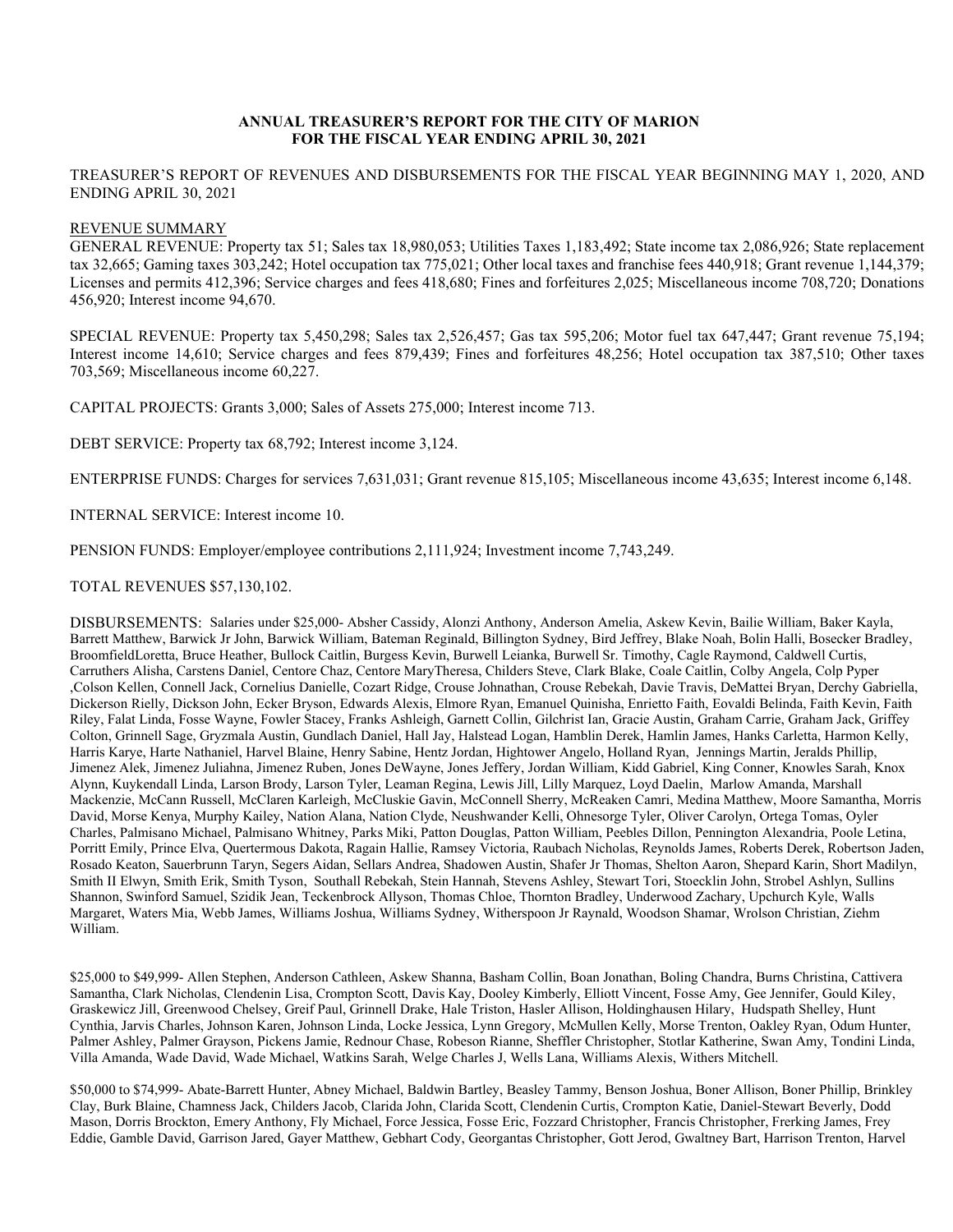Michael, Hogue Jr Cliff, Howell Carl, Huddleston William, James Jesse, James Max, Keltner Nicholas, Lannom William, Lawrence Dustin, Lence Jason, Lockart Scott, Lowe Tracey, Marks Todd, Mausey Cody, McAnelly Michael, McCree Alex, McCurdy Zachary, McNew Kressie, Miller Michael, Moake Cody, Morse Carlos, Murphy Michael, Newlin Holly, Norris Jeremy, Odum Zachary, Olsen Ashley, Osborne Blake, Phillips Lonnie, Phillips Michael, Phillips Ryan, Plumer Douglas, Plumer Steven, Pritchard Luke, Pulley Jeffrey, Ramsey Christopher, Richardson Dylon, Robertson Alex, Robinson Gregory, Robinson Shawn, Saylor Millard, Schrock Douglas, Sellars Buddy, Sloan II Steven, Smith Tyler C, Smith Tyler W, Smith Zachery, Smoot LaDonna, Snyder Mark, Spicer Kathy, Stearns Thomas, Stotlar Anthony, Tabor Joshua, Triffo Nicholas, Van Horn Brian, Ward II Samuel, Warren Noah, Watts Jason, Welge Charles F, Wells Timothy, Whitehead Brockton, Wilcut Joshua, Will Jayson, Williams David, Williams Steven, Willis Stephanie, Withers Zane, Wylie Benjamin, Young Steve.

\$75,000 to \$99,999- Baker John, Barnett Timothy, Barrett William, Boyd Michael, Burford Jesse, Clarida Harold, Cunningham Wendy, Dwyer Justin, Dwyer Maria, Eggemeyer Carl, Escue James, Fisher Brian, Fitts David, Francis Justin, Griffith Mary, Henry Terance, Herbert David, Heyde William, Morrow Justina, Ogden Kevin, Perzee Lyndon, Phillips Douglas, Plichta Jason, Pritchett Aaron, Ramage Christopher, Randolph Matthew, Schmid Chad, Shelton Jerry, Thompson Jessie, Walsh Terry, Warren Thomas, Whitehead Leo, Wilson Benjamin, Wing Justin, Wright Jody.

\$100,000 to \$124,999- Baxter Michael, Cain Michael, Hale Charles, Stotlar Timothy. Total Salaries 12,781,354

DISBURSEMENTS TO VENDORS:  $17<sup>th</sup>$  St Bar & Grill Ltd 7,971 1<sup>st</sup> Tire & Wheel 21,726 A and W Plumbing & Heating 543,937 A-1 Portable Buildings 3,245 Abila 5,799 Absher-Arnold Motors LLC 68,513 AC Systems Service LLC 7,705 Accela Inc 3,097 Activtrax LLC 5,672 Adams Shoe Store 7,114 Adobe 2,846 AED Superstore 5,107 Aerzen USA Corp 29,930 Airgas USA LLC 6,462 Alfa Laval Inc 6,590 Amalgamated Bank of Chicago 15,735,559 Amazon 76,016 Ameren Illinois 181,324 American Traffic Safety 3,304 Amsoil Inc 8,995 Antonik Law Office 12,630 Apple.com 6,525 Aramark Uniform Services 17,216 Artstarts 4,365 Asphalt Maint LLC 43,407 Atlas CPAs & Advisors LLC 47,000 Axon Enterprises 24,619 Azavar Audit Solutions 28,945 B C Contracting 14,900 Baker and Sons Plumbing Inc 4,563 Bank of Herrin 38,122 Banker's Bank 52,500 Banner Fire Equipment 10,178 Banterra Bank 82,130 Barnett Electric Inc 55,211 Baysinger Architectd PLLC 7,016 BB Management LLC 31,554 Bedi Group Inc 23,948 Beelman Logistics LLC 25,573 Ben Bruce 10,702 Bennies Italian Food 4,608 Best One Tire & Service 7,713 Beth Rowe 4,833 Blake Horner 5,000 Blue Cross Blue Shield/Seniors Choice 3,515,597 Blue Valley Public Safety Inc 25,526 Bob Stotlar Building Centers 15,748 Brenntag Mid-South Inc 13,031 Bridgeport Partners LLC 38,000 Broadcast Microwave 33,181 Broadvision 41,996 Brown Electric Inc 9,592 Bruce Electric Service Inc 5,807 Byassee Music and Sound 3,380 C & C Insurance Services Inc 9,332 C and C Pumps & Supply Inc 13,017 Cabaness and Zimbro Inc 81,373 Carbondale Water OTC 5,724 Carbonite Inc 3,590 CardConnect 9,644 Cardinal Pump Co 9,052 Carterville Winlectric Co 50,066 Cecil Emery 20,682 Charles McCabe 3,669 Chastain & Associates LLC 8,265 Chemco Industries 4,822 Chemstream Inc 124,177 Chris Sollers 16,513 Cintas Corp 9,929 Civicplus LLC 3,500 CJD E-cycling 5,394 Clarence & Marsha Clemons 35,255 Clarida and Ziegler Engineering 372,074 Clearwave Communications 16,808 COE Equipment Inc 9,326 Cogent Inc 2,650 Compass Minerals 53,148 Corey Newcomb Construction 67,300 Cornerstone Commercial Properties LLC 3,915 Crafco 32,821 Crisp Realty Company 209,659 Crown Brew Coffee Co 14,620 CRS One Source 43,995 Custom Products Corp 5,643 Dane Castellano 2,875 Daniel Donnelly 24,865 Darrin Sheppard 74,460 David Heal 56,869 Dearborn Life Insurance Co 22,357 Dell 10,163 Dennis Rone 2,674 Diederich Properties Inc 9,514 Dinges Fire Co 35,907 Direct Energy Business 43,872 Director of Illinois State Police 47,805 Distinctive Interiors Inc 26,930 Doggie Stylez Inc 5,085 Don Sol Inc 3,909 Duane & Sharon Sims 5,000 Dunn's Sporting Goods 3,997 ET Simonds Constructions Co 3,378 ET Simonds Materials Co 5,180 East Side Marine Inc 3,895 Ebsco Information Services 3,213 Education Specialty 3,588 Egyptian Exterminating Co 12,120 Electric Controls Company Inc 6,249 Energy Culvert Co Inc 21,277 EpicPay 60,899 Evoqua Water Technologies LLC 109,001 Evrard-Strang Construction Inc 43,338 Expert Custodial Services LLC 47,646 Extreme Canopy Inc 2,795 Extreme Kids Sports 25,000 Fabick Cat 14,142 Fabick Machinery Co 13,729 Facebook 4,874 FB McAfoos and Co 57,941 FE Moran Security Solutions LLC 6,798 First Southern Bank 526,678 First Tactical 4,062 Fisher Sci Atl 3,814 Flint Trading Inc 9,842 Fowler Heating and Cooling Inc 31,589 Frontier 66,550 Fujiyama Restaurant 5,010 Futiva 2,503 Gail Rodgers 4,754 GHA Technologies Inc 34,536 Gilbert Huffman Prosser Hewson and Barke Ltd 3,326 Glass Doctor 4,526 Glenn Clarida 3,687 Global Industrial Eq 5,602 Glowforge Store 6,990 Government Leasing and Finance Inc 137,299 Governmental Consulting Solutions Inc 36,000 Grainger 4,849 Greater Egypt Regional Planning & Development Commission 4,298 H H Sutton Plumbing and Mechanical 2,968 Hach Co 7,122 Hansel LLC 6,382 Harbor Freight Tools 4,141 Harris Computer Systems 11,794 Heartland Regional Medical Center 8,347 Hill Printing 6,044 Hodge's Landscaping and Tree Service 6,550 Horner & Shifrin Inc 8,507 Hostgator 3,097 HQ & Company Salon 6,700 HSG Mechanical Contractors Inc 3,270 Hub of the Universe LLC 8,590 Huddle House 3,486 Ice Miller LLP 32,500 ID Networks 15,970 IHLS 14,709 IHLS-OCLC 2,627 IHOP 4,014 Ike Honda 16,933 Illinois Counties Risk Management 357,342 Illinois Department of Revenue 167,589 Illinois Department of Transportation 90,000 Illinois EPA 136,180 Illinois Municipal Retirement Fund 602,774 IMCO Utility Supply 99,570 IML Risk Management Association 544,222 Infosend Inc 48,618 Ingram Library Services LLC 13,034 International Batteries of So Central Illinois 5,717 Intime Services Inc 6,300 IWorq Systems Inc 17,500 J & M & Inc 6,462 J McAllister Snap On 9,028 J M Jones Inc 759,645 Jackson and Gray Co 15,026 Jacob and Klein Ltd 69,518 Jerry Lee Webb Jr 45,209 Jerry Barrass 5,568 J D & Judith Thompson 4,842 John Crawford & Associates, PC 46,225 Johns Pass Carriage Service 15,600 Johnson Controls Fire 4,819 Jones Bros Properties LLC 118,253 JSL Title Inc 3,278 JULIE Inc 3,130 Kam Services 9,694 Karco Inc 7,411 Karnes Signs 10,630 Karpel Solutions 14,000 KB's Outdoor Power 3,819 Keith Richard Robinson 7,804 Key Equipment & Supply Co 4,904 Keyser Auto Sales 17,500 Knights of Columbus 5,000 KnowBe4 Inc 2,970 Krispie Kreme 24,660 Kroger 3,520 La Galeria Inc 9,046 Lake Egypt Fire Protection District 3,500 Lakeside Equipment Corp 7,200 Landscaping by Chris Sollers 8,290 Larry Hughes Ltd 4,000 Lawson Products 6,794 Les Mills US Trading 6,928 Liberty Signs LLC 3,549 Little Egypt Veterinary 2,769 Little Nashville Café Inc 100,000 Little Tractor and Eq 32,042 Lou Fusz Automotive Network 69,134 Lutheran Social Services of Illinois 14,000 M Boutique 43,450 Macauley and Roxanna Nicholes 13,026 Mackies Pizza of Marion LLC 4,031 Marion Abstract Co Inc 40,000 Marion Electrical Supply 4,930 Marion Heights II Inc 946,363 Marion Hospitality LLC 77,157 Marion Ministerial Alliance 3,571 Marion Motors LLC 5,868 Marion Self Storage 27,992 Marion Veterinarian Clinic 11,580 Mary Bloodworth 15,000 McKinneys Western Store 2,783 Mediacom 4,911 Menards 15,221 MES/Warren Fire/Lawman 5,340 Meyer Oil Co 32,250 Meyer Recreationals LLC 4,092 MidAmerican Energy Services LLC 686,551 Midwest Diesel Trucks 35,500 Midwest Fence Corp 4,000 Midwest Meter Inc 127,691 Midwest Music Supply 3,300 Midwest Pool and Court 144,426 Midwest Salt LLC 2,838 Midwestern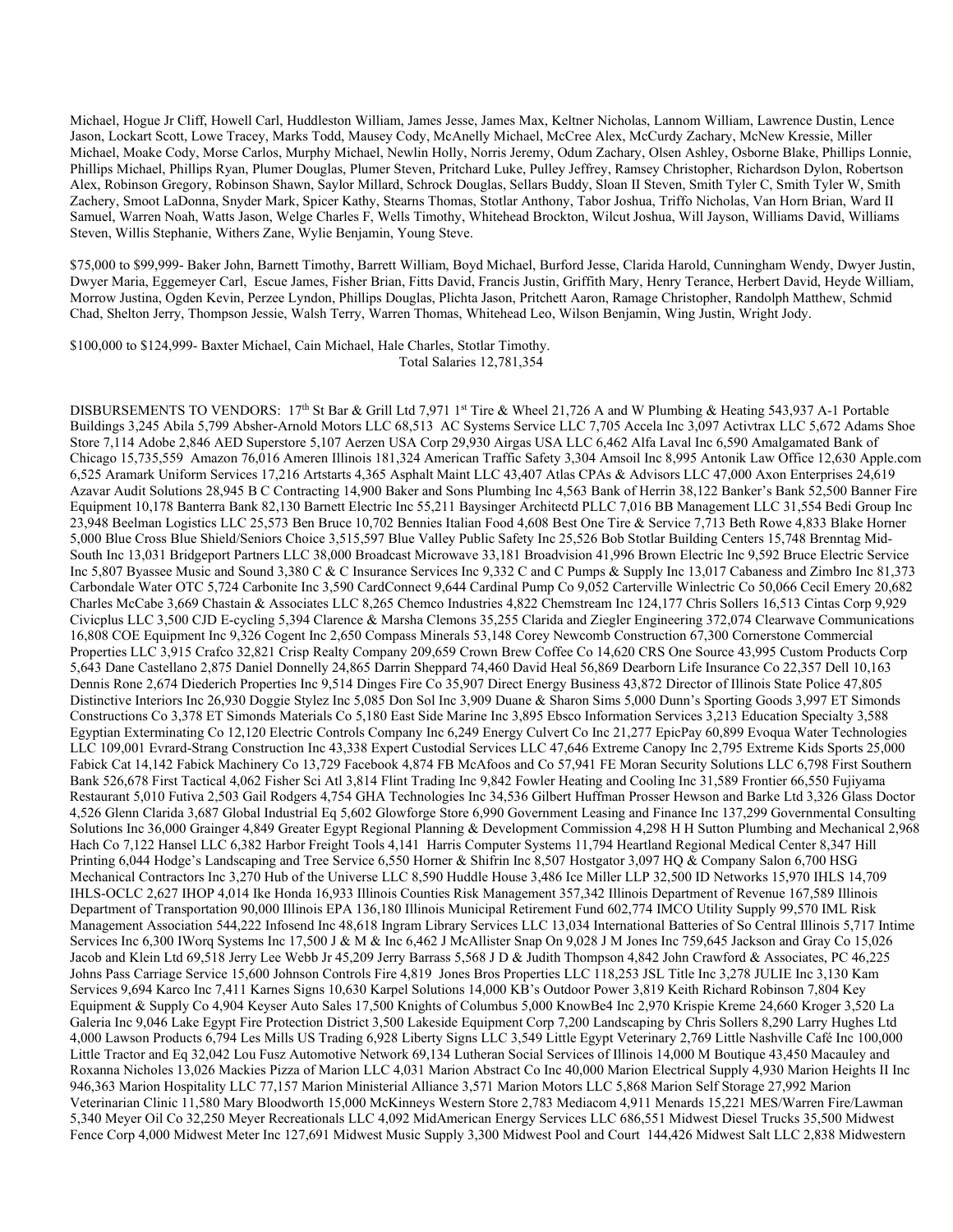Safety Equip 6,726 Min Jun Inc 2,536 Mississippi River Radio 5,557 Missouri State Highway Patrol 44,800 MK Plaza Corp 30,889 Mobotrex Inc 6,713 Municipal Equipment Co 6,331 Musicpit Touring LLC 3,500 MWM Consulting Group Inc 24,650 N America Rescue Prod 4,171 NAPA Auto Parts 36,396 Neenah Foundry Co 13,689 Newman Signs Inc 6,561 NLB Properties LLC 8,983 Noble Rider 2,779 Novacom Inc 95,220 Nuway Concrete Forms 9,030 O Daniel Trucking 6,078 Odle Construction 102,857 Odum Concrete Products 69,688 Olympic Pools 25,000 O'Reilly Auto Parts 4,622 Otis Elevator Company 9,863 Outdoor Turf Professionals 2,847 Pancake Holding Company LLC 26,667 Paypal 17,619 PDC Area Disposal 6,958 Peoples National Bank NA 64,459 Perfectly Posh Boutique LLC 3,355 Performance Foodservice 141,493 Petty Cash Custodian 10,414 Plantscape Nursery 2,705 PNC 850,000 Poes Future Swings 17,500 Police Law Institute 4,608 Pookie's Inc 10,120 Powernet Global Communications 3,593 Prairie Farms Dairy Inc 14,556 Priority Staffing Group Ltd 5,207 Pritchett Supply Co 16,782 Protek 6,509 Purchase Power 3,887 Quest Fitness 5,069 Questica Ltd 17,829 Quill 3,173 R and S Hospitality Group LLC 80,572 R C Systems Inc 5,625 Raco Manufacturing & Engineering Co 6,120 Raleigh Ready Mix LLC 12,725 Ray O'Herron Co 41,778 RCRA Inc 148,490 Red Bud Supply Inc 28,835 Red Circle Solutions LLC 5,643 Regional Economic Development Corp 63,750 Rend Lake Conservancy District 1,406,290 Rendleman Management LLC 11,495 Republic Services 32,961 Reynolds Exteriors & Coatings Inc 12,750 Ricoh USA Inc 18,270 Ron Shew Welding Service Inc 5,548 Ross Construction Inc 49,329 Rumsey Construction 45,918 Rural King Supply 44,862 Rush Truck Center 74,205 RV Storage 4,000 S I Truck Parts 5,157 Safeline Defense 3,397 Samron Midwest Contracting Inc 48,743 Sams Club 41,429 Sandner Electric Co 15,553 Scaffoldmart 2,535 Schaeffer Mfg Co 10,244 Schreiber LLC 2,883 Schulte Supply 2,517 Seasoning LLC 100,000 Seat Advisor Inc 5,260 Seiler Instrument & Mfg Co Inc 7,700 Sentinel Emergency Solutions LLC 224,995 Shawnee Services LLC 7,500 Sheree Fuqua 3,963 Sherwin Williams 6,612 Sidener Environmental Services Inc 5,426 Siegels Uniforms 2,935 Sierra Bravo Contractors LLC 111,410 Silkworm Inc 2,512 SimplexGrinnell 4,298 Skuta Construction Inc 395,777 So Il Baseball Group Inc 863,077 So Il Criminal Justice Training Prg 4,080 Solar Traffic Systems 5,396 Southeastern Il Electric Co 11,811 Southern FS 99,643 Southern Illinois Asphalt Inc 899,747 Southern Illinois Community Foundation 6,533 Southern Illinois Medical Care Assoc LLC 11,972 Southern Illinois RediMix 42,543 Southern Illinois Security Consultants Inc 3,375 Southern Illinois Stone 20,990 Southern Illinoisan 5,792 Southern Sales Inc 2,774 Spectra-Tech LLC 68,100 SS Fowler LLC 200,000 Stalker Radar 2,901 Standard & Poor's Financial Svcs LLC 18,000 Staples 24,589 State Electric Supply Co 7,456 Sterling Codifiers Inc 5,889 Supply Solutions 38,682 Swank Motion Pictures Inc 2,944 Swarco Industries LLC 2,973 Swinford Publications 11,557 Sydenstricker Nobbe Partners 4,765 Tanner 401k Plan Trust 2,900 TASC 2,965 Taylor Motor Co 5,614 Technology Management Revolving Fund 4,104 Terrace Fence Co Inc 5,644 The Economic Development Group Ltd 219,389 The Home Depot 12,701 The James Trogolo Co 15,240 Thinkguard 6,560 Title Professionals Inc 1,135,785 Tokio Marine HCC Public Risk Claim Svc Inc 10,000 Tondini's Egyptian Roofing & Insulating Co 2,730 Traffic Safety Warehouse 6,975 Transaction Warehouse Inc 10,877 Travelers 5,186 Travelers CL Remittance Center 4,196 Treasurer, State of Illinois 648,473 Tri-kote LLC 474,456 Tri-state Appraisals 11,500 Truthseekers Ministries 6,728 Union Pacific Railroad Co 2,719 United States Treasury 624,135 Univar USA Inc 5,700 US Bank 119,056 US Fleet Tracking LLC 8,430 USPS 4,118 Vaughn's Roofing 5,240 Venmo 5,732 Verizon Wireless 57,654 Vermeer of Missouri and Illinois 4,634 Vernell's Interstate Svc Inc 10,455 Vohne Liche Kennels Inc 16,854 Volkswagen of Marion 90,428 W Brian Ziegler 17,369 Wallace Electrical 8,282 Wal-mart 12,210 Walts Pizza Inc 5,731 WC IL Properties 5,017 Weir Chevrolet 2,602 Weir Wholesale 8,323 Wells Fargo Vendor Financial Svcs 36,064 Wex Bank 147,215 White & Borgognoni Architects PC 90,754 Wiese USA Inc 2,595 Williams Auto Body 17,982 Williamson Co Historical Society 15,400 Williamson County Clerk 9,079 Williamson Co Treasurer 25,347 Wilson McReynolds Funeral Home 10,424 Wm Nobbe and Co 4,922 Woodland Rental Properties LLC 45,600 Woody's Municipal Supply 51,156 WSIL TV 8,400 XYL Dewatering 2,675 Yamaha of Carbondale Inc 10,398 Z&G Restaurant Group LLC 44,950 Zenner Performance 20,170 Zobrio Inc 3,316. All Other Vendors Less Than 2,500: 407,622. Total Vendors 41,637,855.